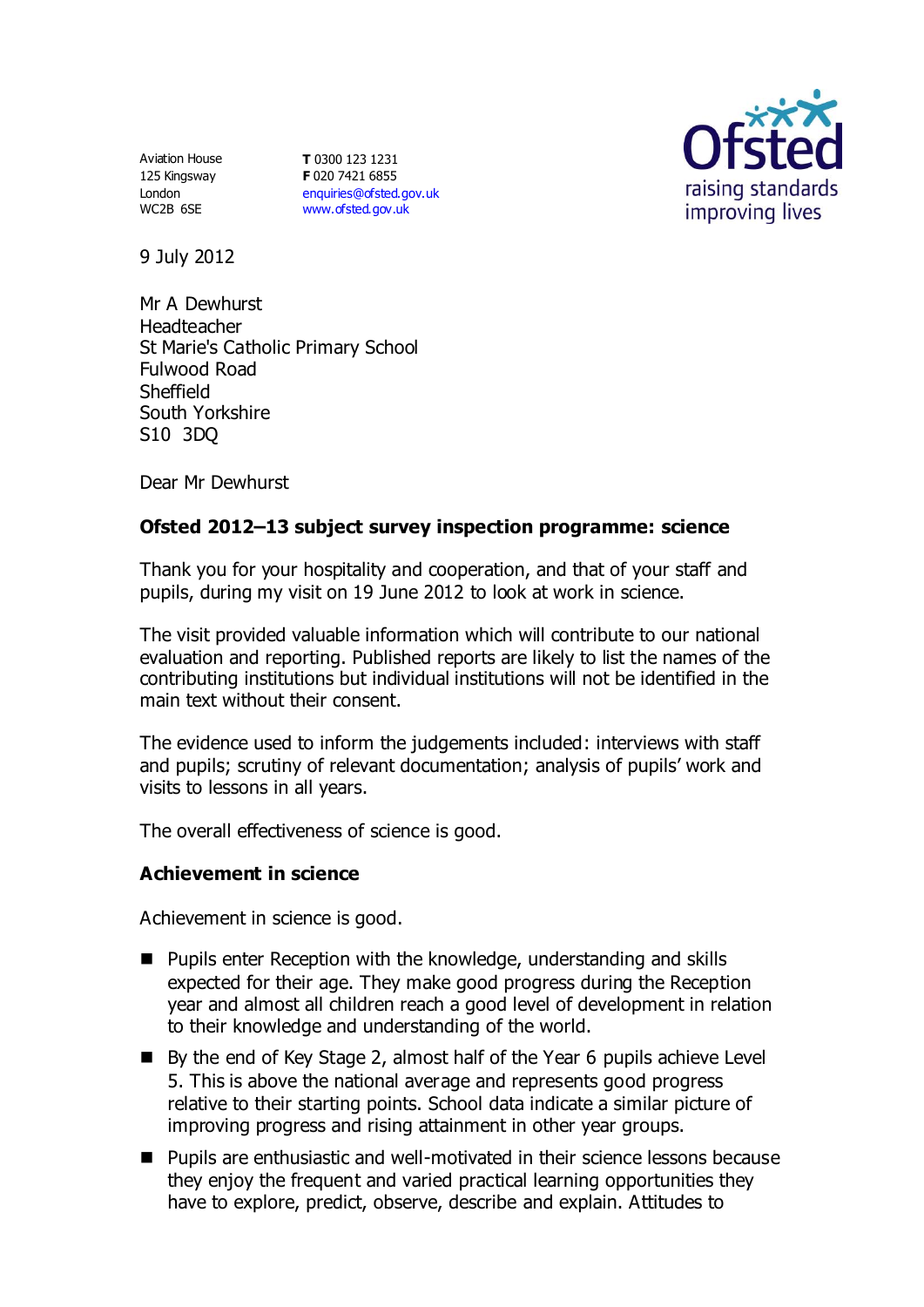learning are very positive and most pupils are able to work well independently. For example, pupils in Year 5 took on the role of 'researcher' and prepared to communicate their understanding in 'conference' groups.

### **Quality of teaching in science**

The quality of teaching in science is good.

- Teachers are enthusiastic about their science teaching. Planning typically incorporates a wide variety of activities that supports the intended learning well and promotes pupils' engagement in, and enjoyment of, science very effectively. Teachers also plan work to meet the needs of lower, middle and higher attaining pupils. Additional adults make a good contribution to pupils' learning in lessons.
- Stronger features of teaching include the systematic and regular focus on the teaching of skills of scientific enquiry alongside scientific knowledge and understanding; promoting pupils' skills in taking responsibility for their own learning and extending pupils' use of subject-specific vocabulary. For example, pupils in Year 6 suggested hypotheses and then interrogated data to see if the evidence supported their ideas.
- Less successful features of teaching observed included slower pace in parts of lessons; limited challenge in a few tasks, the use of a resource that did not promote an accurate scientific understanding and a missed opportunity to set current learning in the context of the 'big picture' of a topic.
- Assessment is accurate and teachers indicate the attainment level for individual pupils at the end of each topic. However, no analysis of the level of achievement this represents takes place. Marking and verbal feedback provide pupils with general guidance on how to improve but targets set are often lack precision. However, pupils report that they find feedback helpful.
- **Effective use is made of information and communication technology (ICT)** to support learning and enable pupils to develop their ICT skills.

### **Quality of the curriculum in science**

The quality of the curriculum in science is good.

- Curriculum coverage of all four areas of programme of study is well balanced. Thoughtful links are made between different subjects including design technology and history to enhance learning. The curriculum is well resourced to inspire teachers to approach topics in an interesting way.
- Curriculum enrichment is extensive and contributes strongly to pupils' enjoyment and wider experience of science. Links with the nearby Environmental Learning Centre for example, make very good use of external expertise and enable access to specialist resources to support the teaching of certain topics in all year groups.